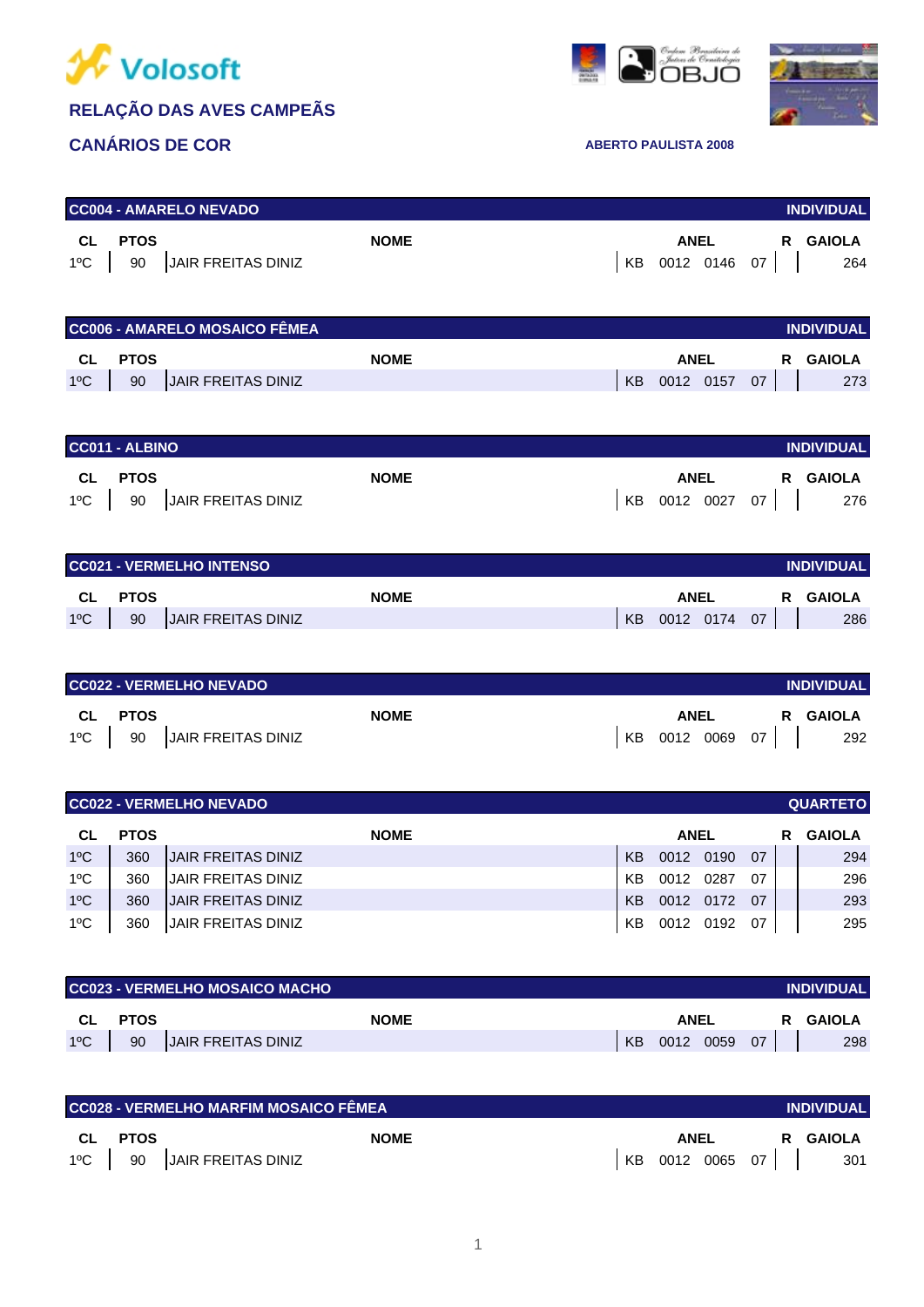

#### **CANÁRIOS DE COR ABERTO PAULISTA 2008**





| <b>PTOS</b><br><b>ANEL</b><br><b>CL</b><br><b>NOME</b><br>R GAIOLA<br>$1^{\circ}C$   90<br>ADALBERTO FAGUNDES<br>KB 0013 0040 07  <br><b>CC039 - VERDE INTENSO</b><br><b>INDIVIDUAL</b><br>CL PTOS<br><b>NOME</b><br>ANEL R GAIOLA<br>$ CC$ 0010 0063 07     15<br>1°C   91   HELENO DE SOUZA<br>CC041 - VERDE MOSAICO MACHO<br><b>INDIVIDUAL</b><br><b>CL</b><br><b>PTOS</b><br>R GAIOLA<br><b>NOME</b><br><b>ANEL</b><br>90   HELENO DE SOUZA<br>CC 0010 0036 07    <br>$1^{\circ}$ C<br><b>CC042 - VERDE MOSAICO FÊMEA</b><br>CL PTOS<br><b>NOME</b><br><b>ANEL</b><br>R GAIOLA<br>$ CC 0010 0243 07  $ 23<br>1°C   90   HELENO DE SOUZA<br>CC046 - VERDE MARFIM MOSAICO FÊMEA<br><b>INDIVIDUAL</b><br><b>PTOS</b><br><b>ANEL</b><br><b>CL</b><br><b>NOME</b><br>R GAIOLA<br>$CC$ 0010 0216 07<br>$1^{\circ}$ C<br>HELENO DE SOUZA<br>90<br><b>CC077 - COBRE INTENSO</b><br><b>INDIVIDUAL</b><br><b>CL</b><br><b>PTOS</b><br><b>NOME</b><br><b>ANEL</b><br>R GAIOLA | CC037 - AZUL |  |  |  | <b>INDIVIDUAL</b> |
|------------------------------------------------------------------------------------------------------------------------------------------------------------------------------------------------------------------------------------------------------------------------------------------------------------------------------------------------------------------------------------------------------------------------------------------------------------------------------------------------------------------------------------------------------------------------------------------------------------------------------------------------------------------------------------------------------------------------------------------------------------------------------------------------------------------------------------------------------------------------------------------------------------------------------------------------------------------------|--------------|--|--|--|-------------------|
|                                                                                                                                                                                                                                                                                                                                                                                                                                                                                                                                                                                                                                                                                                                                                                                                                                                                                                                                                                        |              |  |  |  |                   |
|                                                                                                                                                                                                                                                                                                                                                                                                                                                                                                                                                                                                                                                                                                                                                                                                                                                                                                                                                                        |              |  |  |  | 303               |
|                                                                                                                                                                                                                                                                                                                                                                                                                                                                                                                                                                                                                                                                                                                                                                                                                                                                                                                                                                        |              |  |  |  |                   |
|                                                                                                                                                                                                                                                                                                                                                                                                                                                                                                                                                                                                                                                                                                                                                                                                                                                                                                                                                                        |              |  |  |  |                   |
|                                                                                                                                                                                                                                                                                                                                                                                                                                                                                                                                                                                                                                                                                                                                                                                                                                                                                                                                                                        |              |  |  |  |                   |
|                                                                                                                                                                                                                                                                                                                                                                                                                                                                                                                                                                                                                                                                                                                                                                                                                                                                                                                                                                        |              |  |  |  |                   |
|                                                                                                                                                                                                                                                                                                                                                                                                                                                                                                                                                                                                                                                                                                                                                                                                                                                                                                                                                                        |              |  |  |  |                   |
|                                                                                                                                                                                                                                                                                                                                                                                                                                                                                                                                                                                                                                                                                                                                                                                                                                                                                                                                                                        |              |  |  |  |                   |
|                                                                                                                                                                                                                                                                                                                                                                                                                                                                                                                                                                                                                                                                                                                                                                                                                                                                                                                                                                        |              |  |  |  |                   |
|                                                                                                                                                                                                                                                                                                                                                                                                                                                                                                                                                                                                                                                                                                                                                                                                                                                                                                                                                                        |              |  |  |  |                   |
|                                                                                                                                                                                                                                                                                                                                                                                                                                                                                                                                                                                                                                                                                                                                                                                                                                                                                                                                                                        |              |  |  |  | 22                |
|                                                                                                                                                                                                                                                                                                                                                                                                                                                                                                                                                                                                                                                                                                                                                                                                                                                                                                                                                                        |              |  |  |  |                   |
|                                                                                                                                                                                                                                                                                                                                                                                                                                                                                                                                                                                                                                                                                                                                                                                                                                                                                                                                                                        |              |  |  |  | <b>INDIVIDUAL</b> |
|                                                                                                                                                                                                                                                                                                                                                                                                                                                                                                                                                                                                                                                                                                                                                                                                                                                                                                                                                                        |              |  |  |  |                   |
|                                                                                                                                                                                                                                                                                                                                                                                                                                                                                                                                                                                                                                                                                                                                                                                                                                                                                                                                                                        |              |  |  |  |                   |
|                                                                                                                                                                                                                                                                                                                                                                                                                                                                                                                                                                                                                                                                                                                                                                                                                                                                                                                                                                        |              |  |  |  |                   |
|                                                                                                                                                                                                                                                                                                                                                                                                                                                                                                                                                                                                                                                                                                                                                                                                                                                                                                                                                                        |              |  |  |  |                   |
|                                                                                                                                                                                                                                                                                                                                                                                                                                                                                                                                                                                                                                                                                                                                                                                                                                                                                                                                                                        |              |  |  |  |                   |
|                                                                                                                                                                                                                                                                                                                                                                                                                                                                                                                                                                                                                                                                                                                                                                                                                                                                                                                                                                        |              |  |  |  | 24                |
|                                                                                                                                                                                                                                                                                                                                                                                                                                                                                                                                                                                                                                                                                                                                                                                                                                                                                                                                                                        |              |  |  |  |                   |
|                                                                                                                                                                                                                                                                                                                                                                                                                                                                                                                                                                                                                                                                                                                                                                                                                                                                                                                                                                        |              |  |  |  |                   |
|                                                                                                                                                                                                                                                                                                                                                                                                                                                                                                                                                                                                                                                                                                                                                                                                                                                                                                                                                                        |              |  |  |  |                   |
|                                                                                                                                                                                                                                                                                                                                                                                                                                                                                                                                                                                                                                                                                                                                                                                                                                                                                                                                                                        |              |  |  |  |                   |
| 1°C   90   JOSE BERNARDO SOBREIRA<br>EA 0065 0235 07                                                                                                                                                                                                                                                                                                                                                                                                                                                                                                                                                                                                                                                                                                                                                                                                                                                                                                                   |              |  |  |  | 145               |
|                                                                                                                                                                                                                                                                                                                                                                                                                                                                                                                                                                                                                                                                                                                                                                                                                                                                                                                                                                        |              |  |  |  |                   |
| <b>CC077 - COBRE INTENSO</b>                                                                                                                                                                                                                                                                                                                                                                                                                                                                                                                                                                                                                                                                                                                                                                                                                                                                                                                                           |              |  |  |  | <b>QUARTETO</b>   |
| CL<br><b>PTOS</b><br><b>NOME</b><br><b>ANEL</b><br>R                                                                                                                                                                                                                                                                                                                                                                                                                                                                                                                                                                                                                                                                                                                                                                                                                                                                                                                   |              |  |  |  | <b>GAIOLA</b>     |
| $1^{\circ}C$<br>362<br>0065 0058<br>JOSE BERNARDO SOBREIRA<br>EA<br>07                                                                                                                                                                                                                                                                                                                                                                                                                                                                                                                                                                                                                                                                                                                                                                                                                                                                                                 |              |  |  |  | 146               |
| $1^{\circ}$ C<br>362<br>0065<br>JOSE BERNARDO SOBREIRA<br>EA<br>0141<br>07                                                                                                                                                                                                                                                                                                                                                                                                                                                                                                                                                                                                                                                                                                                                                                                                                                                                                             |              |  |  |  | 147               |
| $1^{\circ}$ C<br>0065<br>362<br><b>JOSE BERNARDO SOBREIRA</b><br>EA<br>0230<br>07<br>$1^{\circ}C$<br>JOSE BERNARDO SOBREIRA<br>0065<br>362<br>EA<br>0219<br>07                                                                                                                                                                                                                                                                                                                                                                                                                                                                                                                                                                                                                                                                                                                                                                                                         |              |  |  |  | 149<br>148        |

|               | <b>CC078 - COBRE NEVADO</b><br><b>INDIVIDUAL</b> |                        |    |             |      |    |    |        |  |
|---------------|--------------------------------------------------|------------------------|----|-------------|------|----|----|--------|--|
| <b>CL</b>     | <b>PTOS</b>                                      | <b>NOME</b>            |    | <b>ANEL</b> |      |    | R. | GAIOLA |  |
| $1^{\circ}$ C | 91                                               | JOSE BERNARDO SOBREIRA | EA | 0065        | 0057 | 07 |    | 153    |  |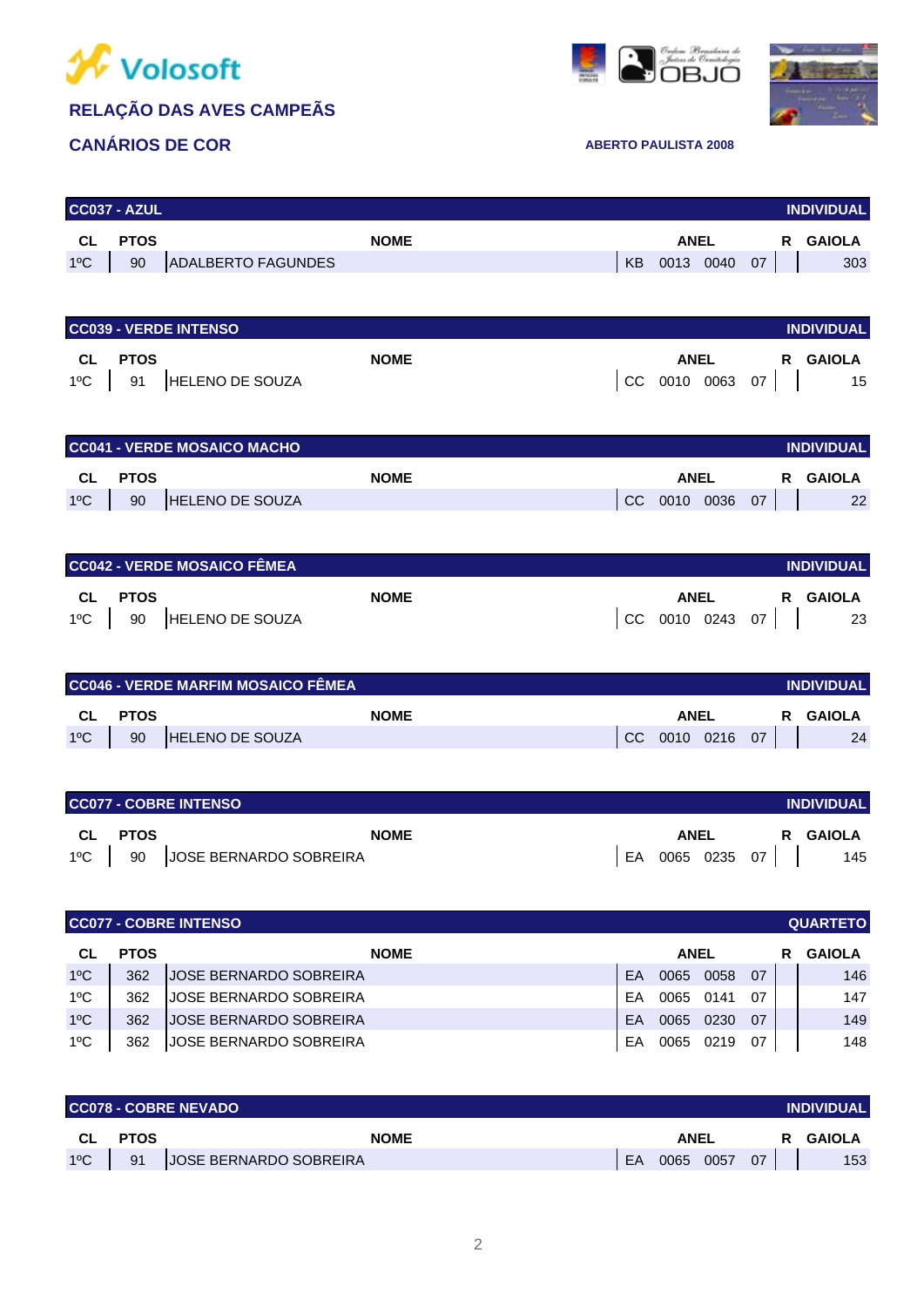





| <b>CC079 - COBRE MOSAICO MACHO</b><br><b>INDIVIDUAL</b> |             |                         |     |             |  |      |   |        |  |
|---------------------------------------------------------|-------------|-------------------------|-----|-------------|--|------|---|--------|--|
| CL                                                      | <b>PTOS</b> | <b>NOME</b>             |     | <b>ANEL</b> |  |      | R | GAIOLA |  |
| $1^{\circ}$ C                                           | 91          | <b>HELENO DE SOUZA</b>  | CC. | 0010 0437   |  | 07   |   | 34     |  |
| $2^{\circ}$                                             | 90          | <b>IHELENO DE SOUZA</b> | CC. | 0010 0386   |  | - 07 |   | 33     |  |

| CC080 - COBRE MOSAICO FÊMEA<br><b>INDIVIDUAL</b> |                            |             |  |                 |  |  |          |  |  |
|--------------------------------------------------|----------------------------|-------------|--|-----------------|--|--|----------|--|--|
| CL PTOS                                          |                            | <b>NOME</b> |  | <b>ANEL</b>     |  |  | R GAIOLA |  |  |
|                                                  | 1°C   90   HELENO DE SOUZA |             |  | CC 0010 0430 07 |  |  | 40       |  |  |

|               |             | <b>CC081 - COBRE MARFIM INTENSO</b> |    |  |           |    | <b>INDIVIDUAL</b> |
|---------------|-------------|-------------------------------------|----|--|-----------|----|-------------------|
| <b>CL</b>     | <b>PTOS</b> | <b>NOME</b><br>ANEL<br>R.           |    |  |           |    |                   |
| $1^{\circ}$ C | 90          | <b>JOSE BERNARDO SOBREIRA</b>       | EA |  | 0065 0131 | 07 | 159               |

|    |                    | CC083 - COBRE MARFIM MOSAICO MACHO |                 | <b>INDIVIDUAL</b> |
|----|--------------------|------------------------------------|-----------------|-------------------|
| CL | PTOS               | <b>NOME</b>                        | ANEL            | R GAIOLA          |
|    | $1^{\circ}$ C   90 | HELENO DE SOUZA                    | CC 0010 0385 07 | 42                |

|               | I CC095 - CANELA VERMELHO MOSAICO MACHO |                               |    |        |      |    | <b>INDIVIDUAL</b> |
|---------------|-----------------------------------------|-------------------------------|----|--------|------|----|-------------------|
| <b>CL</b>     | <b>PTOS</b>                             | <b>NOME</b>                   |    | GAIOLA |      |    |                   |
| $1^{\circ}$ C | 90                                      | <b>JOSE FIRMINO GONCALVES</b> | KB | 0020   | 0228 | 07 | 320               |

| CC096 - CANELA VERMELHO MOSAICO FÊMEA |                               |    |             |                | <b>INDIVIDUAL</b> |
|---------------------------------------|-------------------------------|----|-------------|----------------|-------------------|
| CL PTOS                               | <b>NOME</b>                   |    | <b>ANEL</b> |                | R GAIOLA          |
|                                       | 1ºC 90 JOSE FIRMINO GONCALVES | KB |             | $0020$ 0256 07 | 322               |

|               |             | I CC097 - CANELA VERMELHO MARFIM INTENSO |               |           |  |    | <b>INDIVIDUAL</b> |
|---------------|-------------|------------------------------------------|---------------|-----------|--|----|-------------------|
| CL            | <b>PTOS</b> | <b>NOME</b>                              | ANEL          |           |  |    | GAIOLA<br>R.      |
| $1^{\circ}$ C | 90          | <b>JOSE DE ALMEIDA FONSECA</b>           | <sub>CC</sub> | 0046 0179 |  | 07 | 43                |

|               | CC098 - CANELA VERMELHO MARFIM NEVADO |                               |    |             |      |    |   | <b>QUARTETO</b> |
|---------------|---------------------------------------|-------------------------------|----|-------------|------|----|---|-----------------|
| CL            | <b>PTOS</b>                           | <b>NOME</b>                   |    | <b>ANEL</b> |      |    | R | <b>GAIOLA</b>   |
| $1^{\circ}$ C | 360                                   | <b>JOSE BERNARDO SOBREIRA</b> | FA | 0065        | 0052 | 07 |   | 173             |
| $1^{\circ}$ C | 360                                   | <b>JOSE BERNARDO SOBREIRA</b> | FA | 0065        | 0094 | 07 |   | 174             |
| $1^{\circ}$ C | 360                                   | <b>JOSE BERNARDO SOBREIRA</b> | EA | 0065        | 0164 | 07 |   | 175             |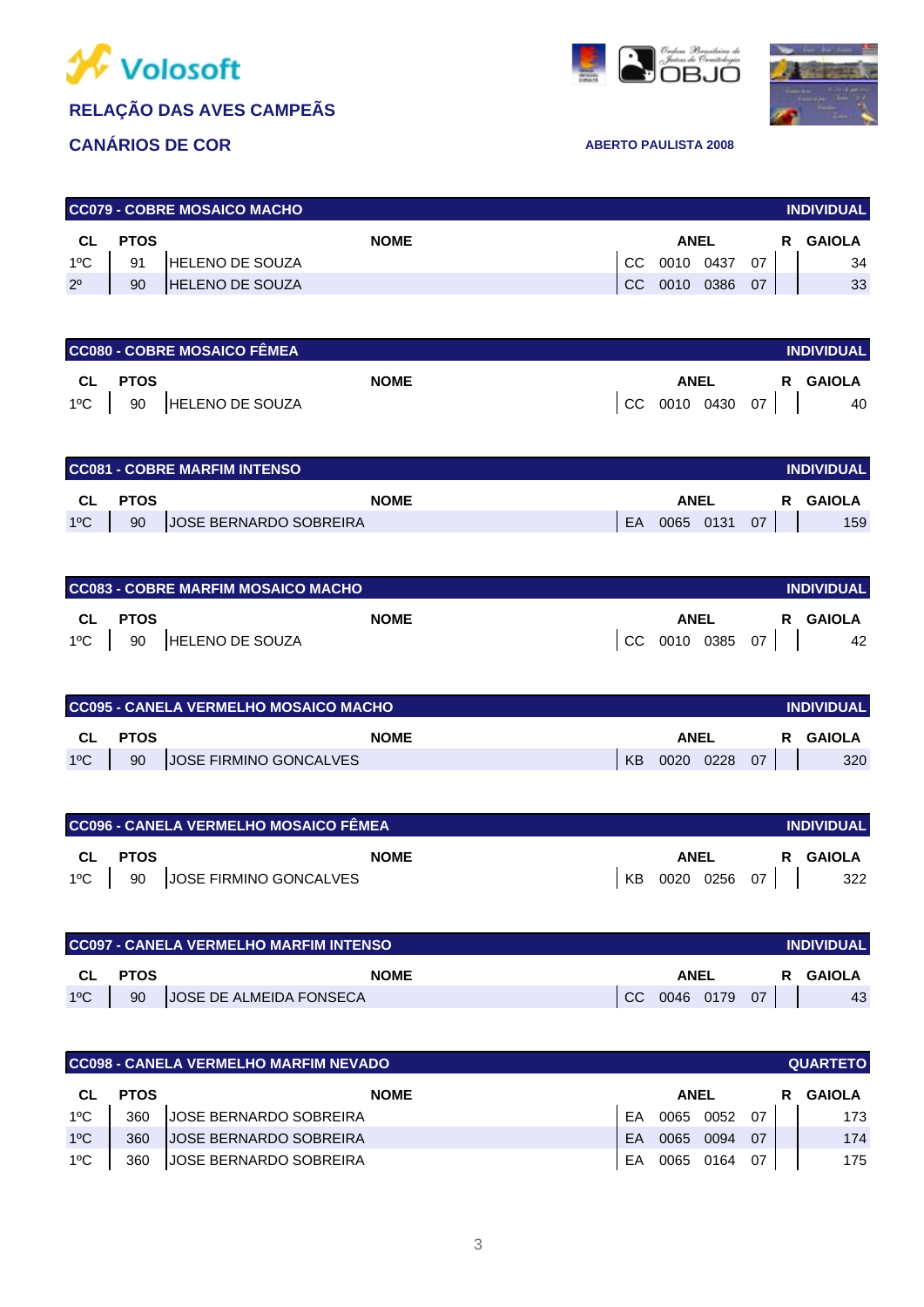





|              |             | <b>CC098 - CANELA VERMELHO MARFIM NEVADO</b> |     |                |  | <b>QUARTETO</b> |
|--------------|-------------|----------------------------------------------|-----|----------------|--|-----------------|
| CL CL        | <b>PTOS</b> | <b>NOME</b>                                  |     | <b>ANEL</b>    |  | R GAIOLA        |
| $1^{\circ}C$ | 360         | JOSE BERNARDO SOBREIRA                       | EA. | $0065$ 0245 07 |  | 176             |
|              |             |                                              |     |                |  |                 |

|         | <b>CC099 - CANELA VERMELHO MARFIM MOSAICO MACHO</b> |    |             |              | <b>INDIVIDUAL</b> |
|---------|-----------------------------------------------------|----|-------------|--------------|-------------------|
| CL PTOS | <b>NOME</b>                                         |    | <b>ANEL</b> |              | R GAIOLA          |
|         | 1°C   90   JOSE FIRMINO GONCALVES                   | KB |             | 0020 0084 07 | 324               |

|               | <b>CC099 - CANELA VERMELHO MARFIM MOSAICO MACHO</b><br><b>QUARTETO</b> |                               |           |             |      |    |  |               |  |
|---------------|------------------------------------------------------------------------|-------------------------------|-----------|-------------|------|----|--|---------------|--|
| CL            | <b>PTOS</b>                                                            | <b>NOME</b>                   |           | <b>ANEL</b> |      |    |  | <b>GAIOLA</b> |  |
| $1^{\circ}$ C | 360                                                                    | <b>JOSE BERNARDO SOBREIRA</b> | <b>FA</b> | 0065        | 0049 | 07 |  | 179           |  |
| $1^{\circ}$ C | 360                                                                    | JOSE BERNARDO SOBREIRA        | FA        | 0065        | 0151 | 07 |  | 180           |  |
| $1^{\circ}$ C | 360                                                                    | <b>JOSE BERNARDO SOBREIRA</b> | FA        | 0065        | 0221 | 07 |  | 181           |  |
| $1^{\circ}$ C | 360                                                                    | <b>JOSE BERNARDO SOBREIRA</b> | EA        | 0065        | 0223 | 07 |  | 182           |  |

|               |         | CC163 - ÁGATA PASTEL VERMELHO MARFIM MOSAICO MACHO |           |           |  |      | <b>INDIVIDUAL</b> |
|---------------|---------|----------------------------------------------------|-----------|-----------|--|------|-------------------|
|               | CL PTOS | <b>NOME</b>                                        | ANEL<br>R |           |  |      | GAIOLA            |
| $1^{\circ}$ C | 90      | <b>JOSE BERNARDO SOBREIRA</b>                      | EA        | 0065 0134 |  | - 07 | 193               |

|               | I CC411 - VERDE ONIX MOSAICO MACHO |                         |    |             |           |    | <b>INDIVIDUAL</b> |
|---------------|------------------------------------|-------------------------|----|-------------|-----------|----|-------------------|
| <b>CL</b>     | <b>PTOS</b>                        | <b>NOME</b>             |    | <b>ANEL</b> |           | R. | GAIOLA            |
| $1^{\circ}$ C | 90                                 | JOSE DE ALMEIDA FONSECA | CC |             | 0046 0188 | 07 | 47                |

| CC412 - VERDE ONIX MOSAICO FÊMEA<br><b>INDIVIDUAL</b> |             |                         |     |             |           |    |               |  |
|-------------------------------------------------------|-------------|-------------------------|-----|-------------|-----------|----|---------------|--|
| <b>CL</b>                                             | <b>PTOS</b> | <b>NOME</b>             |     | <b>ANEL</b> |           | R  | <b>GAIOLA</b> |  |
| $1^{\circ}$ C                                         | 90          | JOSE DE ALMEIDA FONSECA | CC. |             | 0046 0032 | 07 | 48            |  |

|               | I CC428 - CANELA ONIX PRATEADO DOMINANTE |                         |  |      |           |      | <b>INDIVIDUAL</b> |
|---------------|------------------------------------------|-------------------------|--|------|-----------|------|-------------------|
| CL.           | <b>PTOS</b>                              | <b>NOME</b>             |  | ANEL |           | R.   | GAIOLA            |
| $1^{\circ}$ C | 90                                       | JOSE DE ALMEIDA FONSECA |  |      | 0046 0160 | 07 I | 51                |

|               |             | CC439 - COBRE ONIX MOSAICO MACHO |     |             |      |    |        | <b>INDIVIDUAL</b> |
|---------------|-------------|----------------------------------|-----|-------------|------|----|--------|-------------------|
| CL.           | <b>PTOS</b> | <b>NOME</b>                      |     | <b>ANEI</b> |      | R. | GAIOLA |                   |
| $1^{\circ}$ C | 90          | <b>HELENO DE SOUZA</b>           | CC. | 0010        | 0423 | 07 |        | 58                |